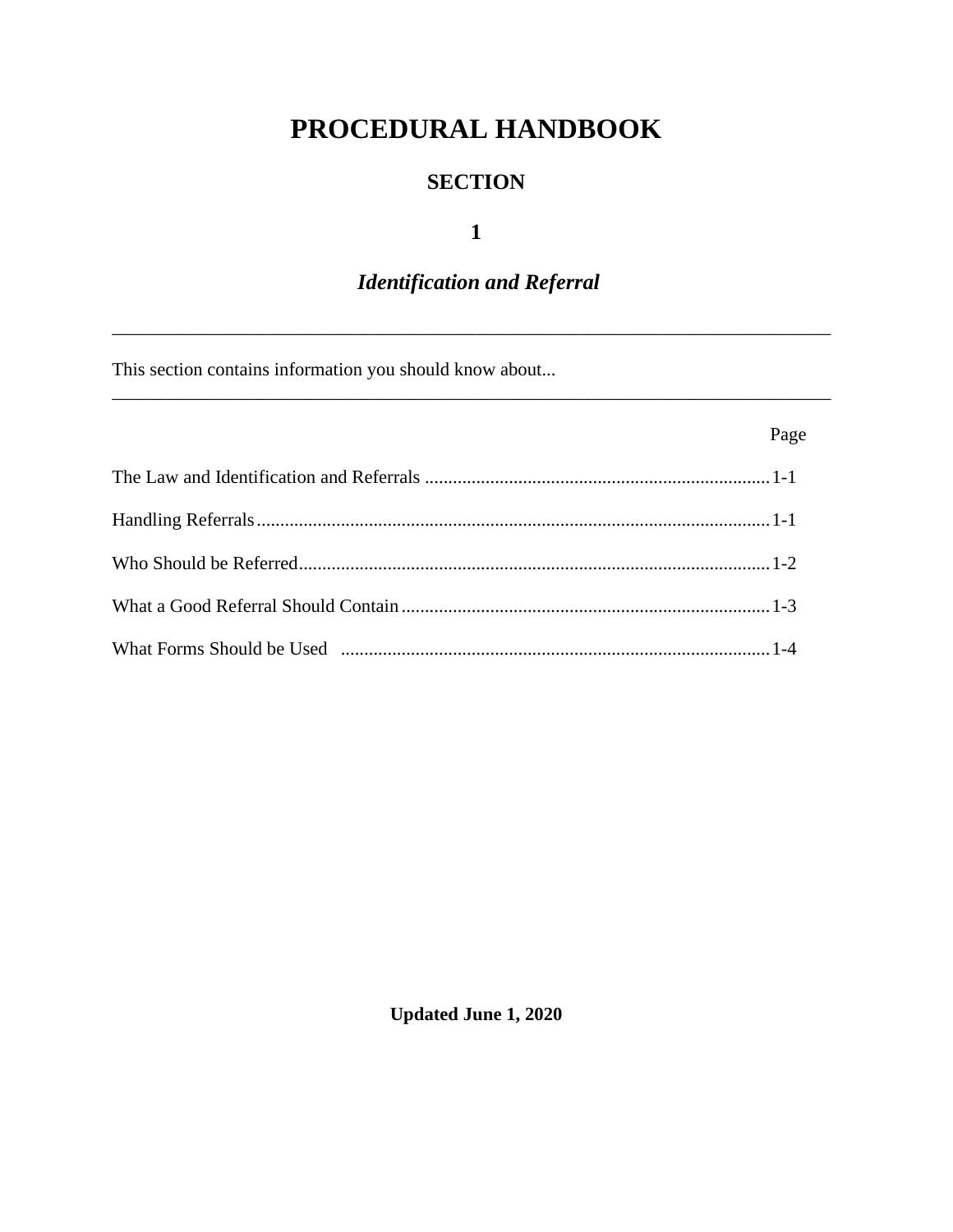## *THE LAW AND IDENTIFICATION AND REFERRAL*

EC 56300. Each district, special education local plan area, or county office, shall actively and systematically seek out all individuals with exceptional needs, ages 0 through 21 years, including children not enrolled in public school programs, who reside in the district or are under the jurisdiction of a special education local plan area or a county office.

## *HANDLING REFERRALS*

#### *WHO CAN MAKE REFERRALS?*

Public School Personnel The Student Parents or Guardians **Other Community Members** Public and Private Agencies

#### *WHO CAN RECEIVE REFERRALS?*

Counselors School Psychologists Resource Specialists DIS Personnel Special Class Teachers Site Administrators

School Secretaries Regular Education Teachers

#### *WHO HAS PRIMARY RESPONSIBILITY FOR REFERRALS?*

Whatever the source of the referral or whomever receives the referral, its final disposition, prior to any action being taken, should be with the district designee for processing referrals**.** 

#### **IMPORTANT**

All referrals for special education and related services shall initiate the assessment process and shall be documented. When a verbal referral is made, staff of the school district, SELPA, or county office shall offer assistance to the individual in making a request in writing, and shall assist the individual if the individual requests such assistance.

(b) All school staff referrals shall be written and include:

(1) A brief reason for the referral.

 (2) Documentation of the resources of the regular education program that have been considered, modified, and when appropriate, the results of intervention. This documentation shall not delay the time-lines for completing the assessment plan or assessment. (CCR, Title 5, 3021 (a), (b)).

Authority cited: Section 56100, Education Code; Reference: Sections 56300-56303, Education Code; and 34 C.F.R. Sections 300.111 and 300.301. Notice of Receipt of Referral for Special Education Assessment (SIRAS IEP 17)

#### Prohibition of Mandatory Medication Use

The State educational agency shall prohibit State and local educational agency personnel from requiring a child to obtain a prescription for a substance covered by the Controlled Substances Act (21 U.S.C. 801 et seq.) as a condition of attending school, receiving an evaluation under subsection (a) or (c) of section 1414 of this title, or receiving services under this chapter. (20 U.S.C. § 1412 (a) (25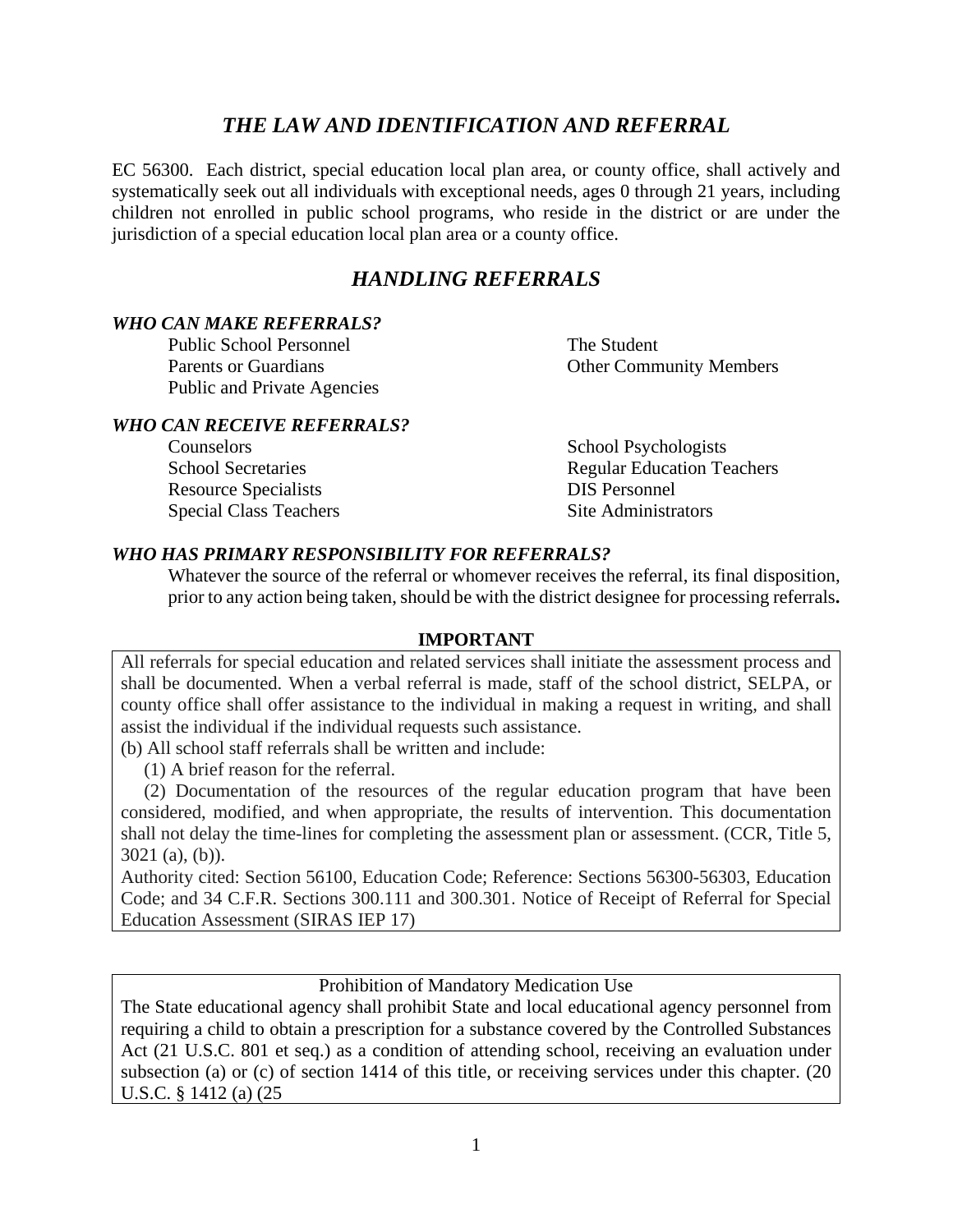## *WHO SHOULD BE REFERRED*

Identification procedures must be coordinated with school site referral procedures for those individuals whose needs cannot be met with modification of the regular instructional program.

#### **IN OTHER WORDS**

A pupil shall be referred for special education only after the resources of the regular program have been considered and, where appropriate utilized (EC 56303). Regular education options include modifications in the regular program necessary to accommodate differences in students' abilities to learn. Regular program resources include but are not limited to Compensatory Education Programs, Bilingual Programs, Miller-Unruh Programs, Migrant Education Programs, GATE, and Vocational Education Programs. Infant and Preschool referrals should include any modification attempted by parent/doctor and/or regular education infant/preschool programs. Modifications to the student's regular education program and consideration of general education resource options are part of the deliberations that take place through each school's Student Study Team process.

### *OTHER KINDS OF REFERRALS*

In addition to referrals for students who have not previously been in special education, referrals may also be made for the following:

- 1. Additional assessment (including independent assessments)
- 2. State Diagnostic School evaluations
- 3. A requested review of the IEP because part or all of the Individualized Education Program (IEP) is not working.

#### **IMPORTANT**

It is not appropriate to refer a student for possible placement in a specific program. Referrals are for assessment only!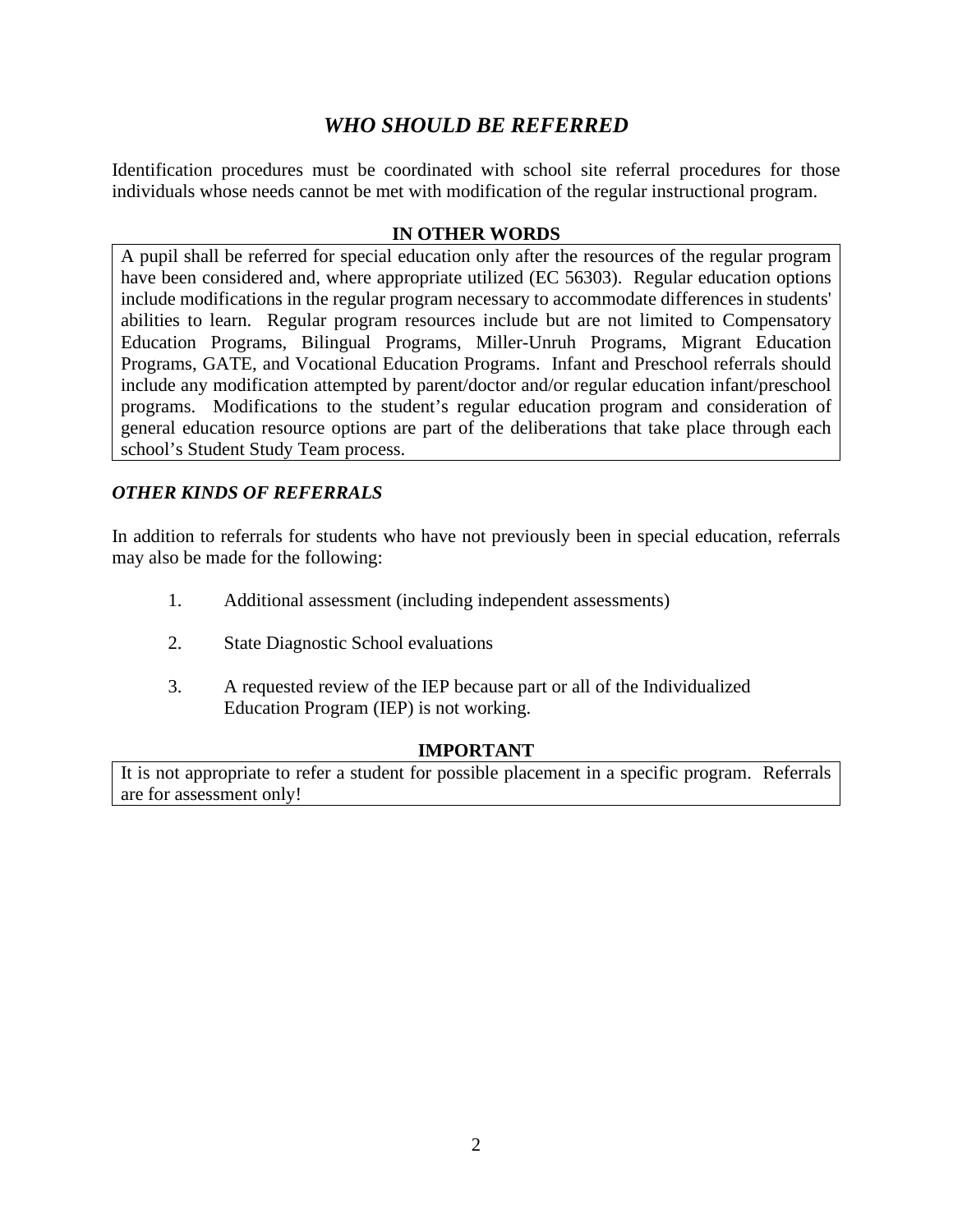## *WHAT A GOOD REFERRAL SHOULD CONTAIN*

Parental procedural safeguards and timelines make it necessary to document when a referral has been made. Referrals are required to be in writing and should contain at least the following:

- 1. Student's name, address, school, grade, birthdate, and teacher
- 2. Information on any grade in which the pupil was retained
- 3. Parents' names and home and work telephone numbers
- 4. Native language of the student (Primary Language from Home Language Survey)
- 5. Native language of the parent
- 6. Language for assessment
- 7. Date of referral
- 8. Name of the person making the referral
- 9. Specific areas of concern
- 10. A description of interventions utilized in the regular education program and a summary of the student's response to those interventions
- 11. Specific observed behaviors
- 12. Current programs and materials being used with the pupil including accommodations to assist the student in accessing the general curriculum
- 13. Current academic functioning
- 14. Known significant health problems.

## **IMPORTANT**

The school personnel who initiate a referral are responsible for informing the parent or guardian that a referral will be made using the *Notice of Receipt of Referral for Special Education Assessment (SIRAS IEP 17).* If a parent submits a written referral for special education or if the parent is present at a Student Study Team meeting where the referral is documented, then no *Notice of Receipt of Referral for Special Education Assessment (SIRAS IEP 17)*, is required.